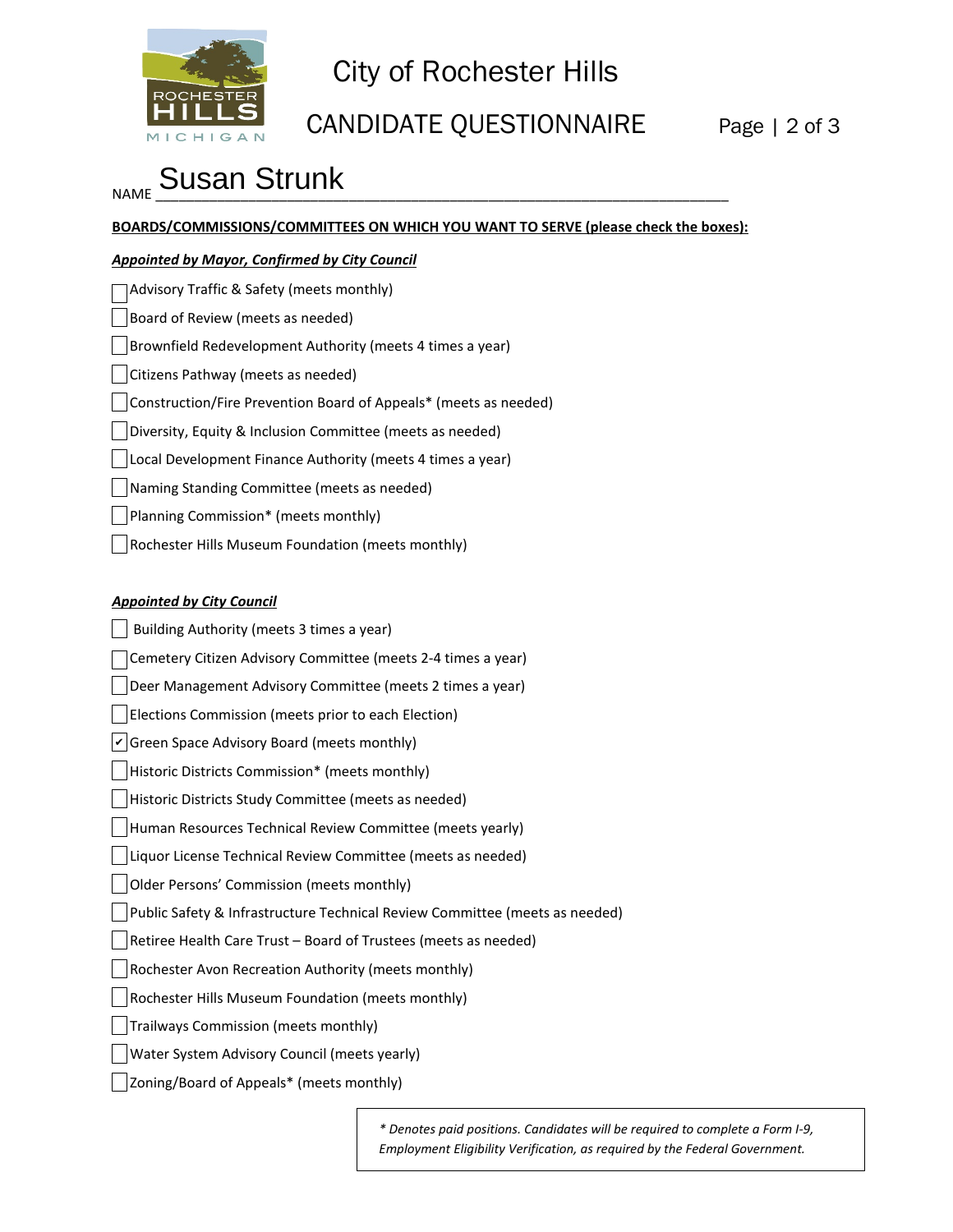

### City of Rochester Hills

CANDIDATE QUESTIONNAIRE Page | 3 of 3

| <sub>NAME</sub> Susan Strunk       | COUNCIL DISTRICT '             |              |
|------------------------------------|--------------------------------|--------------|
| <sub>DATE</sub> Spetember 24, 2021 | ROCHESTER HILLS RESIDENT FOR 5 | <b>YEARS</b> |

OCCUPATION \_\_\_\_\_\_\_\_\_\_\_\_\_\_\_\_\_\_\_\_\_\_\_\_\_\_\_\_\_\_\_\_\_\_\_\_\_\_\_\_\_\_\_\_\_\_\_\_\_\_\_\_\_\_\_\_\_\_\_\_\_\_\_\_\_\_\_\_\_\_\_\_\_ Lawyer

INTERESTS/REASONS/QUALIFICATIONS (Specifically list the reasons you are interested in serving on this/these committees and any qualifications you have for being on this/these committees:

I enjoy the peace and tranquility of the Innovation Hills Green Space which abuts my property and I would like to be involved in the decision-making process of preserving these valued properties.

BOARDS/COMMISSIONS/COMMITTEES ON WHICH YOU HAVE or currently SERVE on (List Municipalities and years):

ELECTIVE OFFICES THAT YOU HAVE HELD:

OTHER ORGANIZATIONS you have been or are involved with:

Christian Hills Homeowners' Association - I have been a board member and the web master for 3 years.

Relevant EDUCATION to the committee(s) you are interested in:

B.S., English - Oakland University; J.D. - Wayne State University Law School

HOBBIES/INTERESTS

Walking trails and in our park-like subdivision with my husband, our baby, and our dog; being involved in my community, meeting new neighbors and families; parishioners at St. Irenaeus

ADDITIONAL INFORMATION

In addition, you may attach/email your resume/CV if desired.